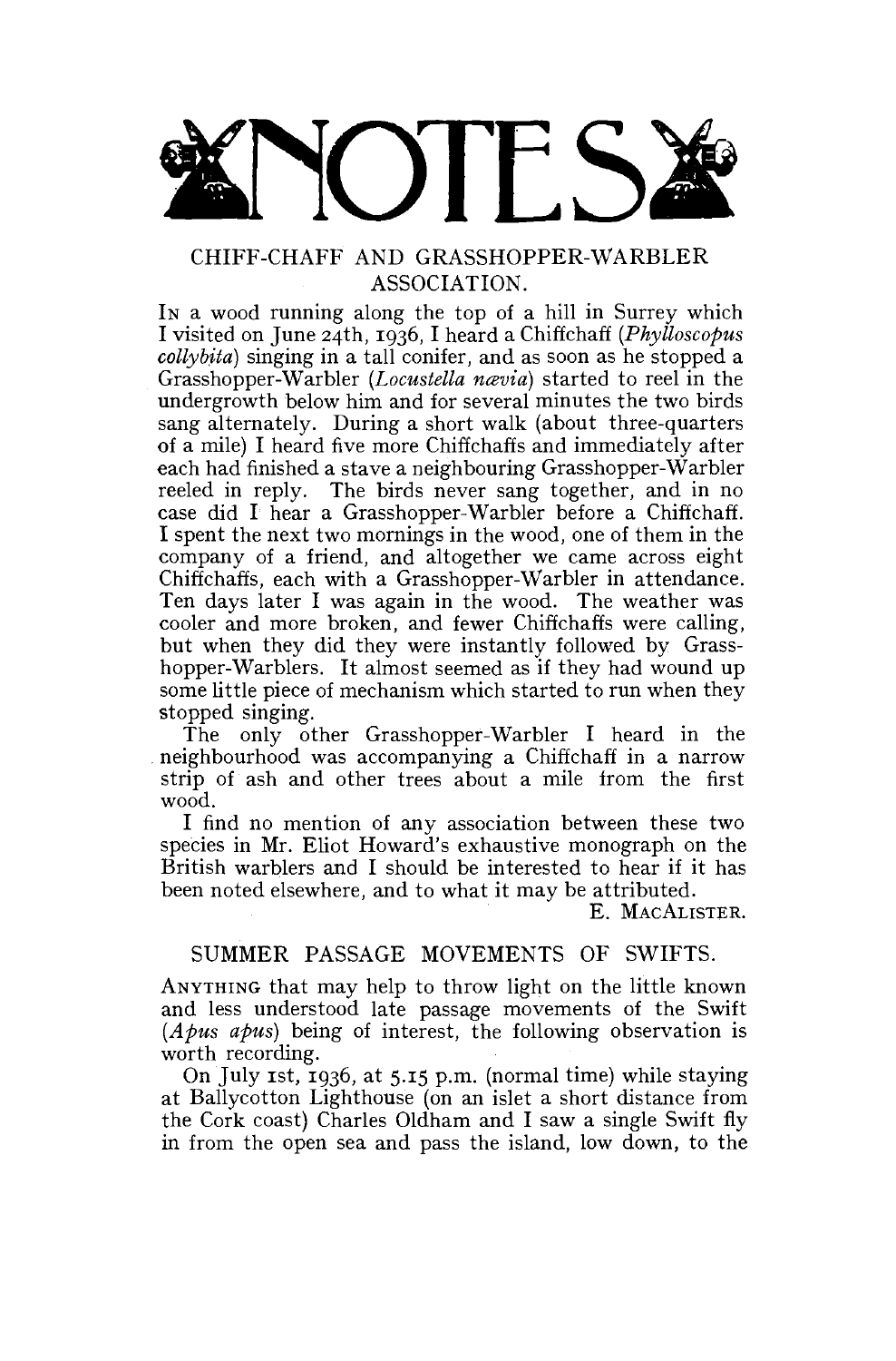mainland. This bird was at least a mile out at sea, apparently flying from due south, when it first came into the field of our binoculars. The wind was then west and the evening wet and gloomy.

Next day (July 2nd) at 4.15 a.m. soon after dawn, we saw a party of six Swifts fly in oversea in exactly similar manner to that of the bird above-mentioned. These too were noticed when nearly a mile from the island. They were flying relatively slowly, battling against a heavy wind (N.W.) and passed low down round the island to the coast. These birds, by their behaviour and distance from the shore, were obviously not local breeders. All were silent.

W. Eagle Clarke in *Studies in Bird Migration,* I (1912), mentions that, at the Eddystone Lighthouse, " Many Swifts occur in June (24th latest)". He also records that " several appeared on 5th July, 1902 . . ." but the direction of their flight is not stated. He notes that the occurrence of the Swift at lighthouses " is chronicled for the night-time (especially the earliest hours of the morning) only." BERTRAM LLOYD.

#### HOBBY AND GREY SQUIRREL.

ON a common in Surrey a Hobby *(Falco s. subbuteo)* laid its last egg on June 27th, 1936, an unusually late date. After incubation had been going on for three weeks, I revisited the place with a friend who was anxious to photograph it. On July 19th the bird was sitting, but we saw a grey squirrel in the tree and another in the next tree. Three days later the nest was deserted: one egg was broken in the nest and the contents eaten. I think there is no doubt that this was the work of the squirrels. D. H. MEARES.

## FLOCK OF GADWALL IN SUTHERLANDSHIRE.

ON July 8th, 1936, at Dornoch, Sutherland, I watched a flock of 30 duck which can only have been Gadwall *{Anas strefera).*  I first saw them resting on some saltings about 200 yards from the shore. When disturbed, they flew on to the sands (it was low tide) and on being disturbed again they went nearly to the water's edge. They resembled Mallard, but were perhaps a little smaller and rather darker in shade. The very conspicuous white speculum showed on. about six of the party, both in flight and at rest; they did not allow me to get near enough to see the crescentic breast-markings although I was using a telescope. There had been rain all the morning and a cold north-west wind was blowing. Surely it is unusual to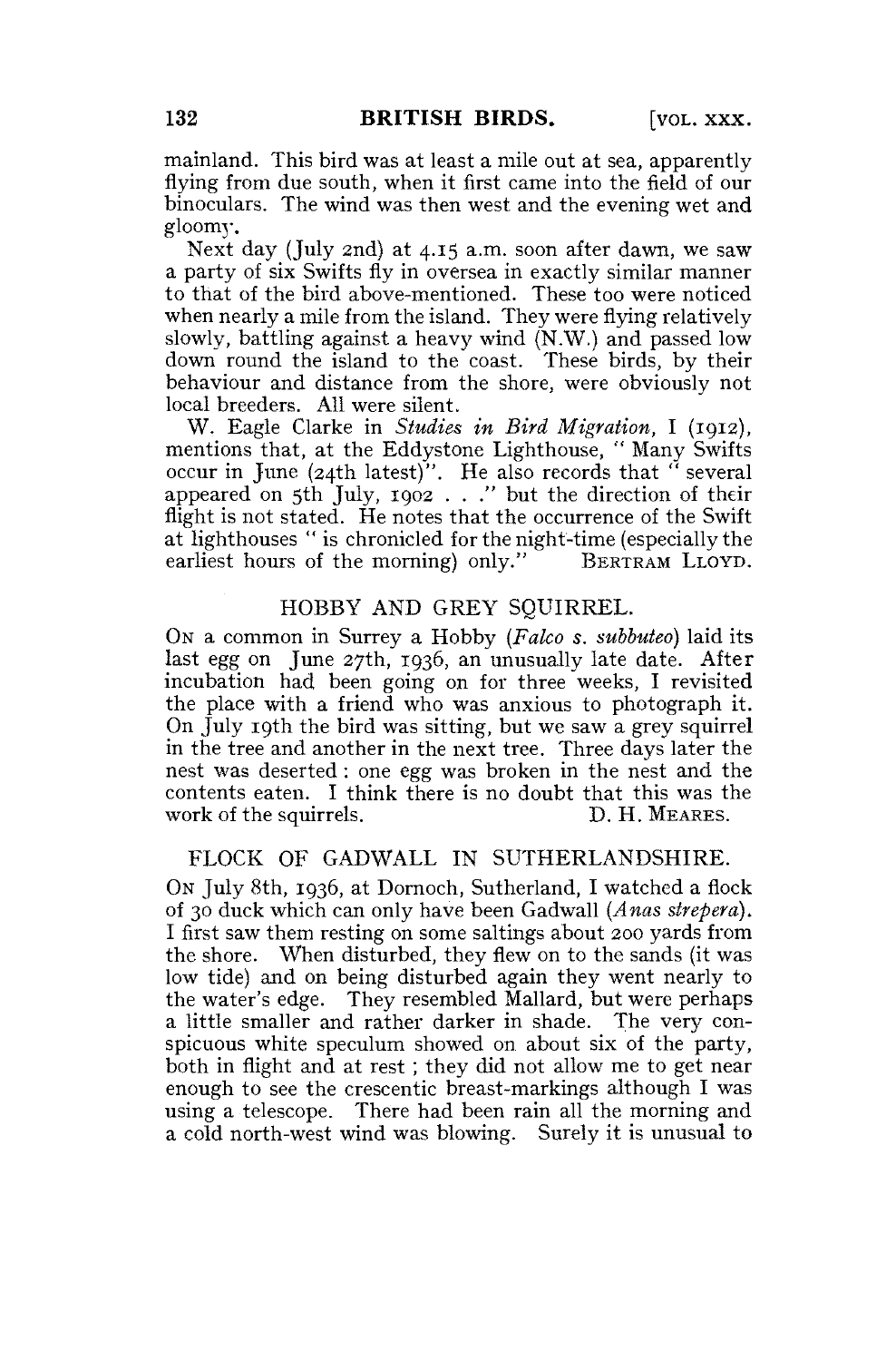see so many here at this, or indeed at any time ? Two years ago, I found a brood of young ones at a loch, about four miles EDWIN COHEN.

## FULMAR PETRELS BREEDING IN PEMBROKESHIRE.

WITH reference to my note on the Fulmar Petrels *(Fulmarus g. glacialis)* probably breeding at the Stack Rocks in 1935,  $\overline{V}$ ol. XXIX, p. 117) the coastguard informs me quite definitely that in 1935 one egg was laid by a pair. He was, however, unable to say whether the egg hatched or not.

I visited the colony on June 22nd, 1936, and I saw five pairs in view at one time and I think that the number of Fulmars is greater than in June, 1935. Moreover, one pair has extended the range and now occupies a ledge in the next small bay. I saw no eggs, however. W. A. CADMAN.

## EARLY BREEDING OF STONE-CURLEW.

ON May 3rd, 1936, three friends, all thoroughly competent ornithologists, who are well acquainted with the Stone-Curlew *(Burhinus ce. cedicnemus),* visited a breeding haunt in Dorset. Two nests with eggs were seen on that day and a third pair located. On May 6th, this pair was found after much watching to have young, a single large young bird being discovered which all agreed could not be less than ten days old. Another pair of young was also found, the same evening, but these were only two or three days old. Allowing 26 days for incubation, these birds must have had full sets on or about March 31st and April 7th-8th.

A clutch of two eggs found in Sussex on April 28th, 1927, by Mr. R. Carlyon Britton was so far advanced in incubation that the embryos were already covered with down and were probably laid about the first week in April.

The Marquis de Tristran *(Alunda,* 1934, p. 555) states that he received a clutch from a farmer at Emerillon, France, taken April 15th, 1932, which was on the point of hatching, and must have been laid about March 2oth-25th.

F. C. R. JOURDAIN.

ON May 18th, 1936, on a heath near Thetford, Norfolk, I found a young Stone-Curlew squatting amongst the stones, and after I had examined it, it ran away at a good speed. Its age I should estimate at between a fortnight and three weeks, as it was rather more than half-grown.

H. J. K. BURNE.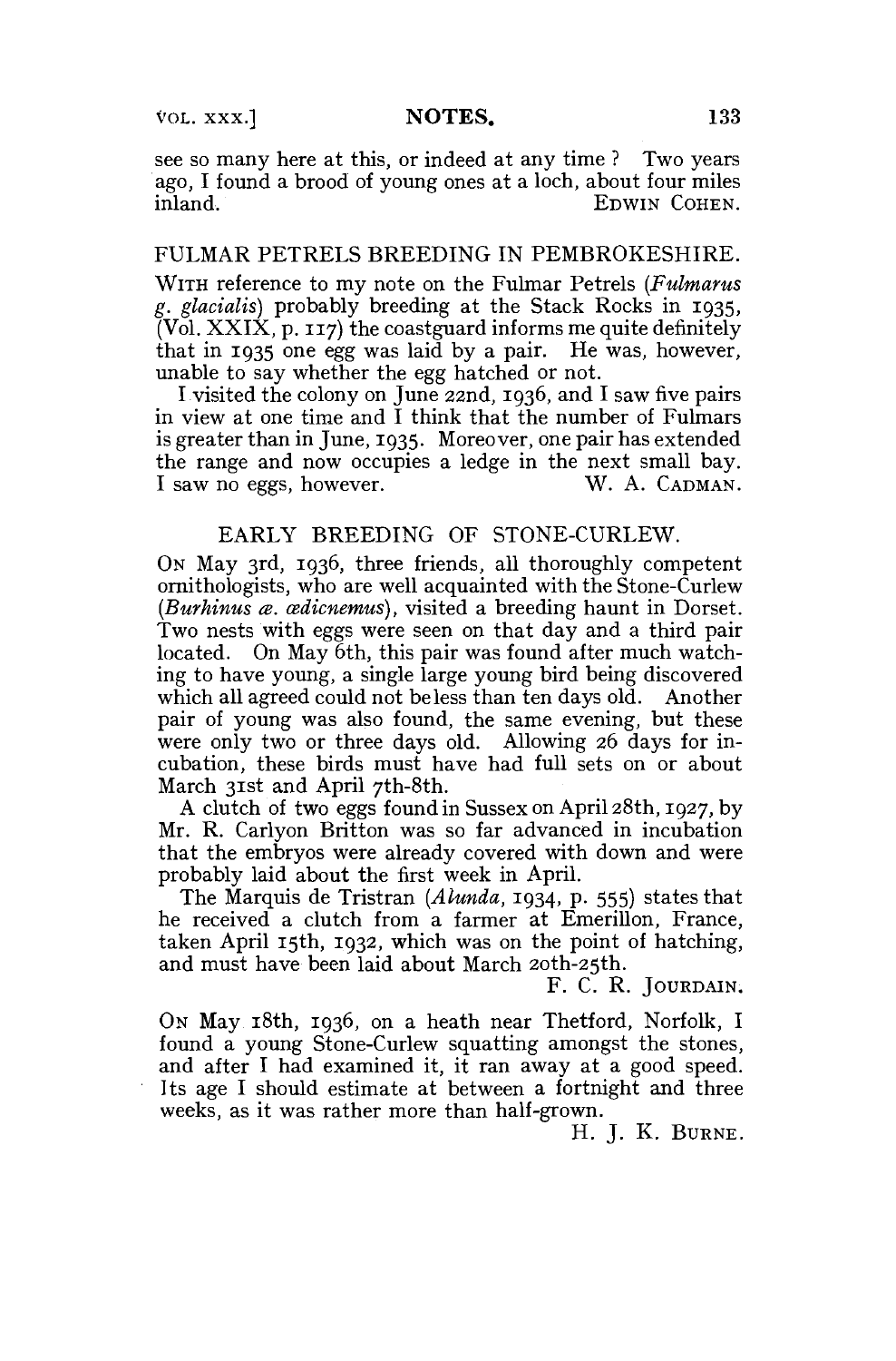# " INJURY-FEIGNING " BY STONE-CURLEW.

MR. GEORGE BROWN'S note on the above subject *(antea,* p. 90} prompts me to record a similar circumstance which occurred while I was photographing a Stone-Curlew (Burhinus  $\alpha$ . *eedicnemus)* on May 31st, 1936. The chicks were just hatched and a hide was erected over them. (They were about twenty yards from the nest over which the hide had previously stood.) Within a few minutes both birds came up, calling distractedly. One bird (female ?) tried to lure the young away from the tent by brooding a few feet away from them, her brooding patch being fully fluffed out. When this failed to bring them to their feet, both birds paraded about the hide, with necks stretched low over the ground and their wings three-quarters raised. This performance was attended by the most hysterical " curlew-ing."

When this manceuvre also failed, one bird indulged in a curious display of " injury-feigning". Half-flying, half-jumping she landed prone on her breast on the flints, spread out her wings flat on the ground, and raised her head high and slightly arched backwards. The position was exactly similar to that so often assumed by Nightjars (Caprimulgus e. europæus) under similar circumstances. This she repeated several times. The display was perhaps all the more remarkable in that it was performed not in front of a visible human being, but a canvas hide. G. K. YEATES.

#### THE FOOD OF YOUNG LAPWINGS.

ON six occasions, whilst ringing young Lapwings *{Vanellus vanellus)* I have been able to catch a young bird with food in its bill. The following is a list of the food noted : (i) A caterpillar of the cabbage white butterfly *(Pieris rapee) ;* (ii) a large earthworm ; (iii) a wireworm ; (iv) several small black flies ; (v) a caterpillar of the yellow underwing moth *(Triphana pronuba);* (vi) a white grub of the cabbage fly *(Anthomyia brassica*). **R. H. BROWN.** 

#### NOTES ON WADERS IN CUMBERLAND.

ON December 7th, 1935, a raw day after a night's frost, with the Pennine fells snow-clad to their bases, I was surprised to find a Common Sandpiper *(Tringa hypoleucos)* by the side of the river Eden near Carlisle. The Sandpiper was followed up-river for half an hour; the call-notes, the butterfly-like flight above the water, with wing-tips just clearing the surface, and when the bird alighted by the water edge, the curtseying of the tail, were typical of the species.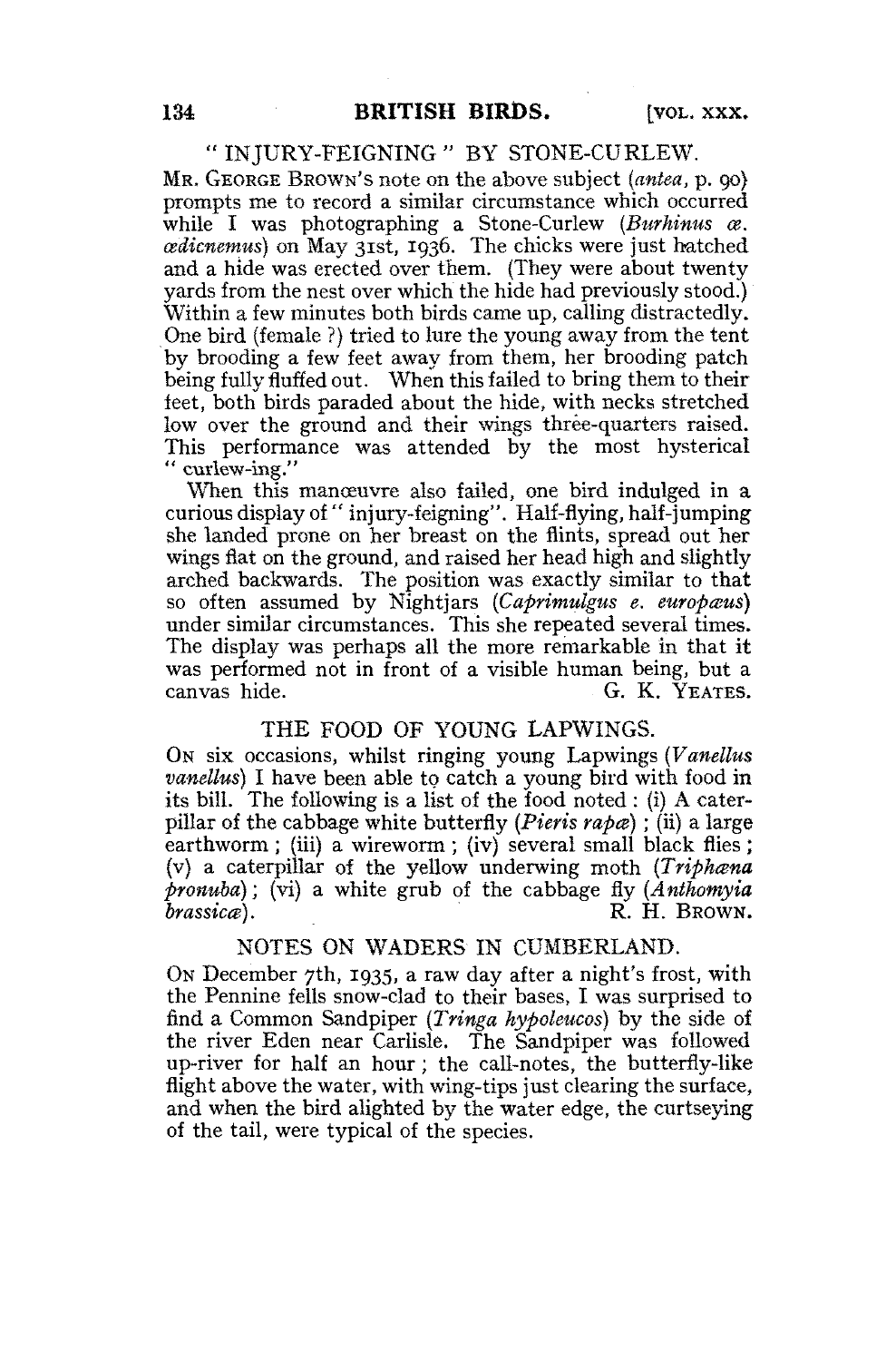On May 9th, 1936, I watched a Spotted Redshank *(Tringa erythropus),* in breeding-plumage, about the mouth of a creek on Newton Arlosh Marsh. The Starling-like plumage and long orange-red legs were distinctive. This is the first spring record I have for this species, and the Rev. H. A. Macpherson in his *Vert. Fauna of Lakeland* states that the species is unknown in summer plumage. On a spit of gravel in the River Wampool adjoining the marsh a pair of Greenshanks *(T. nebularia)*  were calling repeatedly to one another, as if anxious for each other's safety. Finally the two birds flew off in a northerly direction, the call-notes of one bird merging in a series of yodelling notes. I have only one other record of the Greenshank in spring on the Solway Marshes : the bird is a regular autumn visitor and this year I saw an early arrival on July 12th, one feeding in a shallow pool in a creek on Rockcliffe Marsh.

On May 16th a party of six Whimbrels *(Numenius ph. phceopus)* passed over Rockcliffe Marsh, their identities revealed by their ringing tittering cries ; although I am on the marshes every April and May, this is the first occasion I have seen the Whimbrel in spring; all other records refer to the autumn except for one winter record. R. H. BROWN. autumn except for one winter record.

COMMON BUZZARD AND OSPREY IN KENT.—Capt. G. E. Took informs us that he saw a Buzzard *(Buteo buteo)* near Canterbury in November, 1935. The species has been noted in this neighbourhood in recent years on several occasions  $(cf. Vol. XXVII, pp. 265 and 361).$ 

Capt. Took also informs us that an Osprey *{Pandion h.*  haliatus) was unfortunately shot near Dover in September, 1935. It was found dead in a wood and brought to him for identification.

NEW HERONRY IN MONTGOMERYSHIRE.—Mr. W. A. Cadman reports a small heronry at Rhyd-y-gwial, Cemmaes, Machynlleth, Montgomeryshire, first occupied in 1932 with one nest. In 1933 and 1934 there was one nest each year, but in 1935 and again in 1936 three nests. All the nests were in alders. Mr. Cadman also had reports of another single nest at Grofft, near the above, during 1935 and 1936, but this he had not verified.

YOUNG OYSTER-CATCHER SWIMMING UNDER WATER.— Mr. E. Cohen informs us that on July 6th, 1936, at Golspie, Sutherlandshire, a young (feathered) Oyster-Catcher